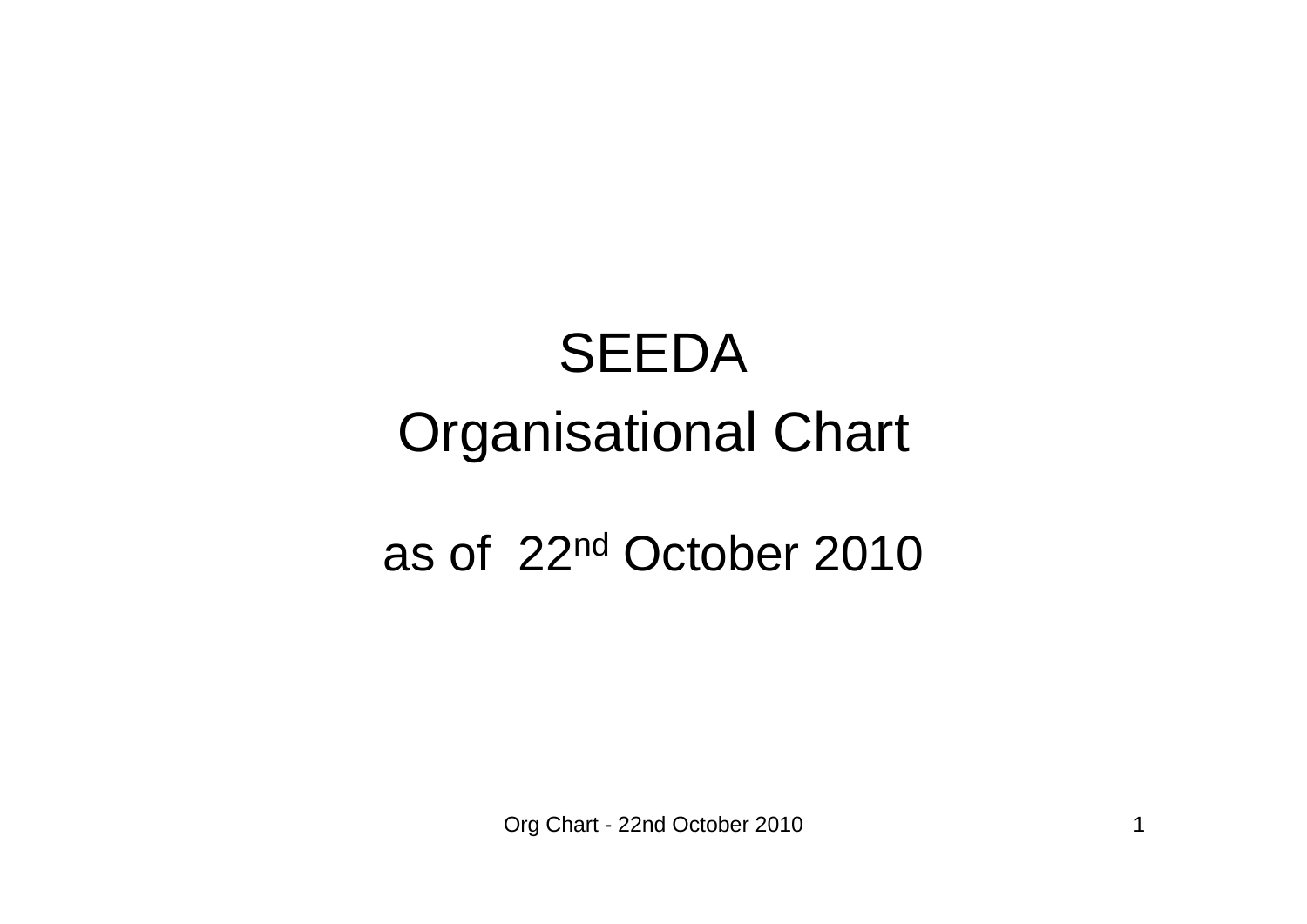## **KEY**

| <b>Employee (Permanent and Fixed Term</b><br><b>Contracts)</b> |  |
|----------------------------------------------------------------|--|
| <b>Contingent Workforce (Contractor)</b>                       |  |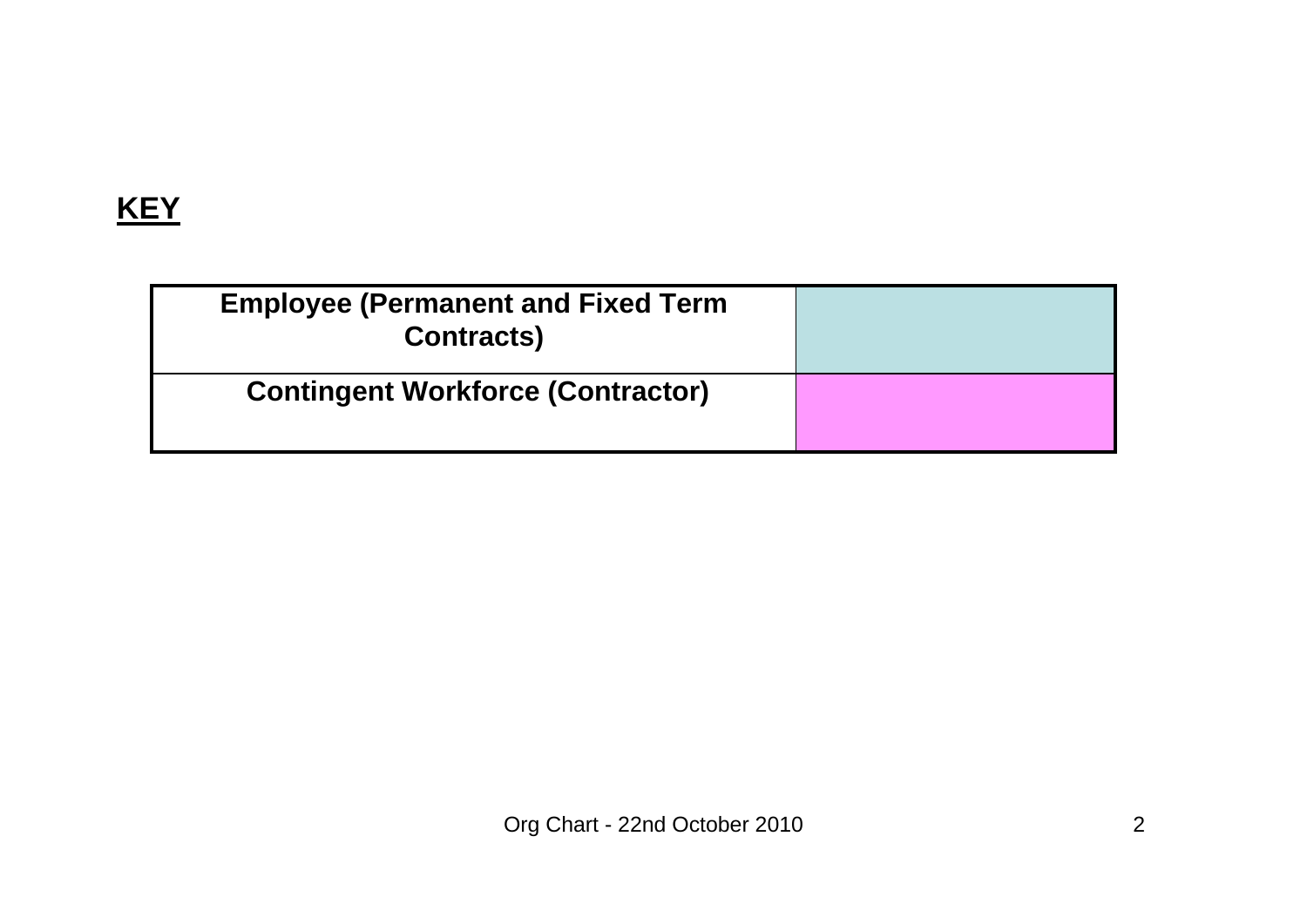#### **Senior Reporting Structure**

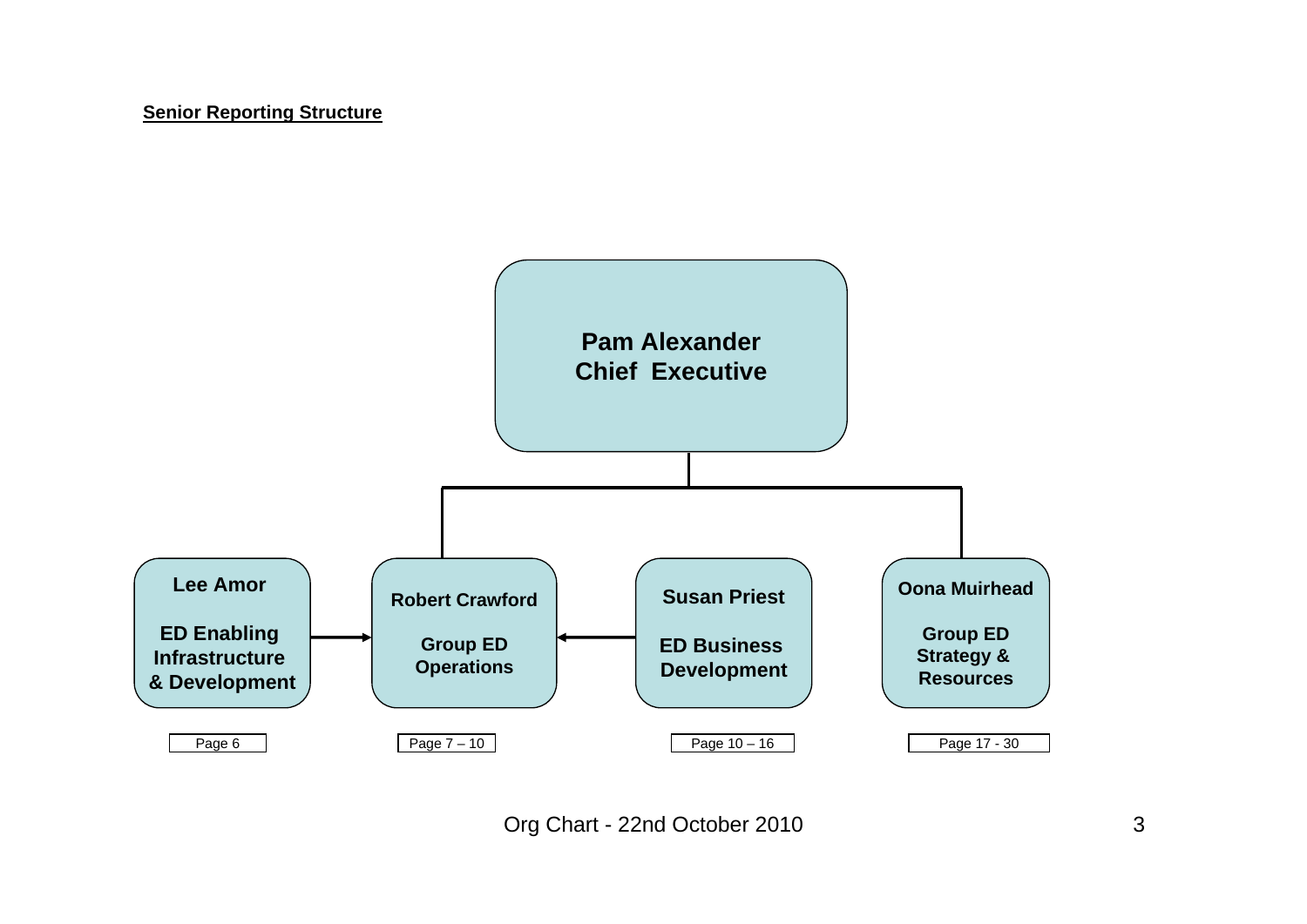## Operations Directorate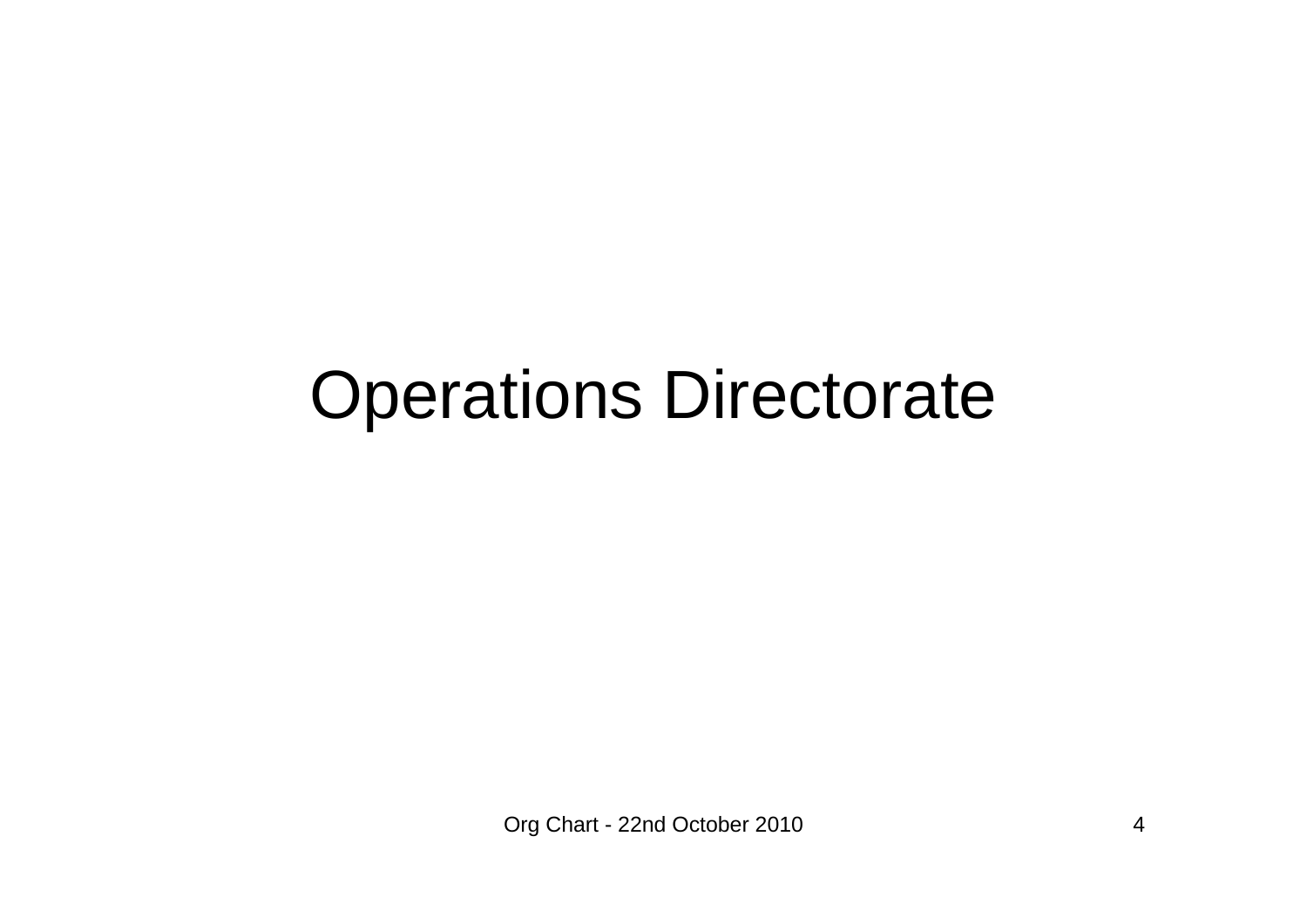#### **Operations Directorate Senior Team**

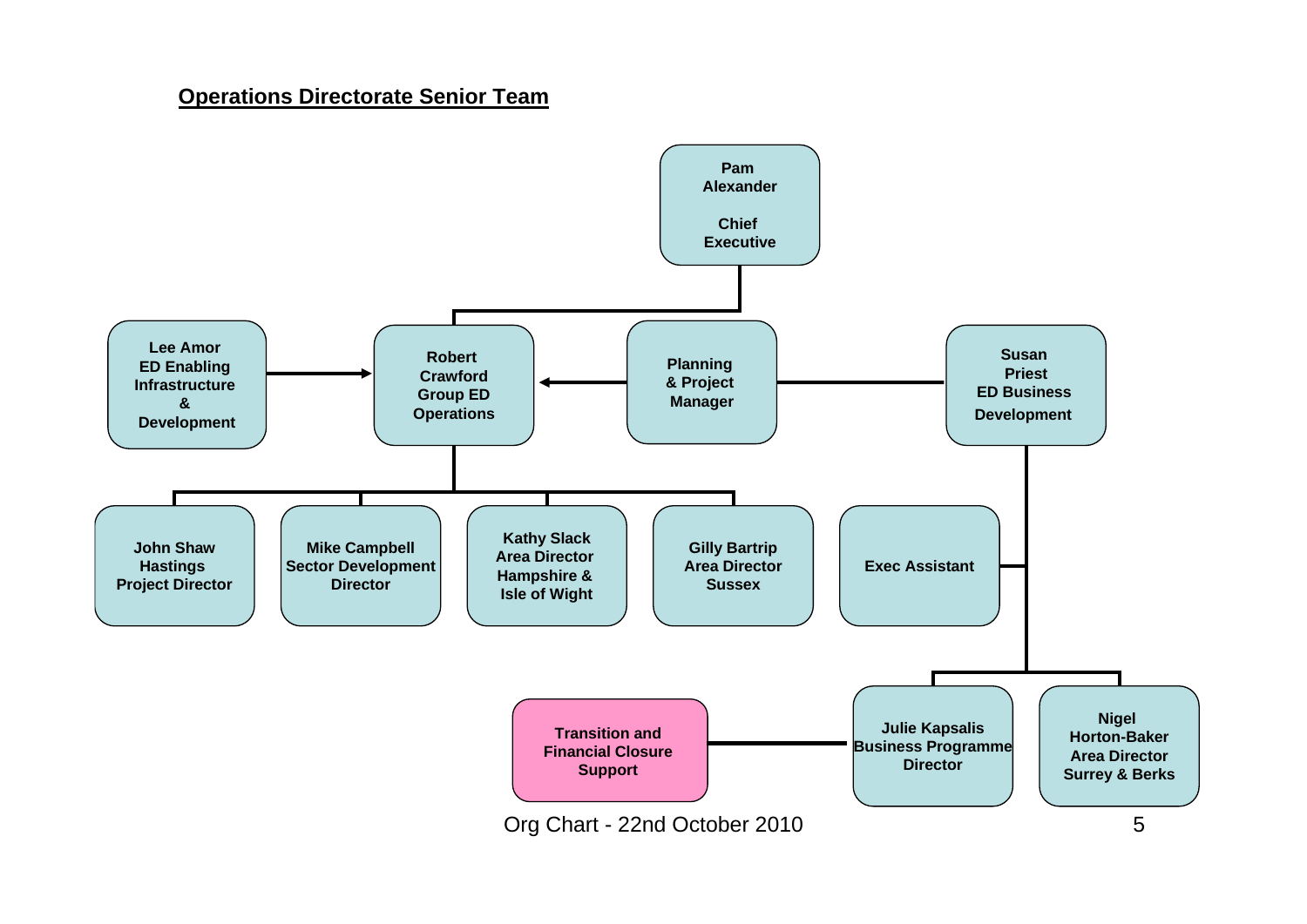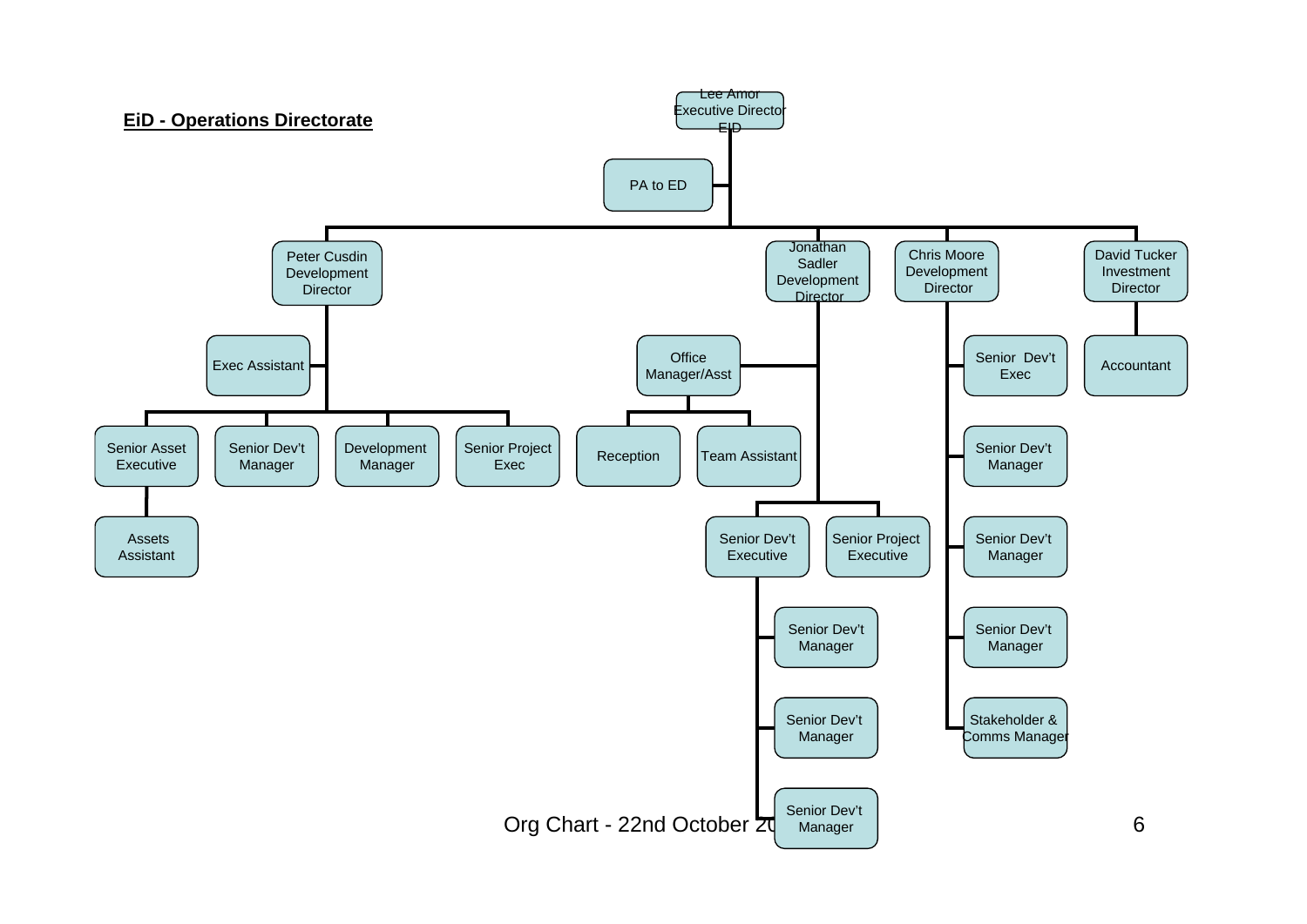### **Hastings and Bexhill Renaissance Limited (Trading as Sea Space)- Operations Directorate**

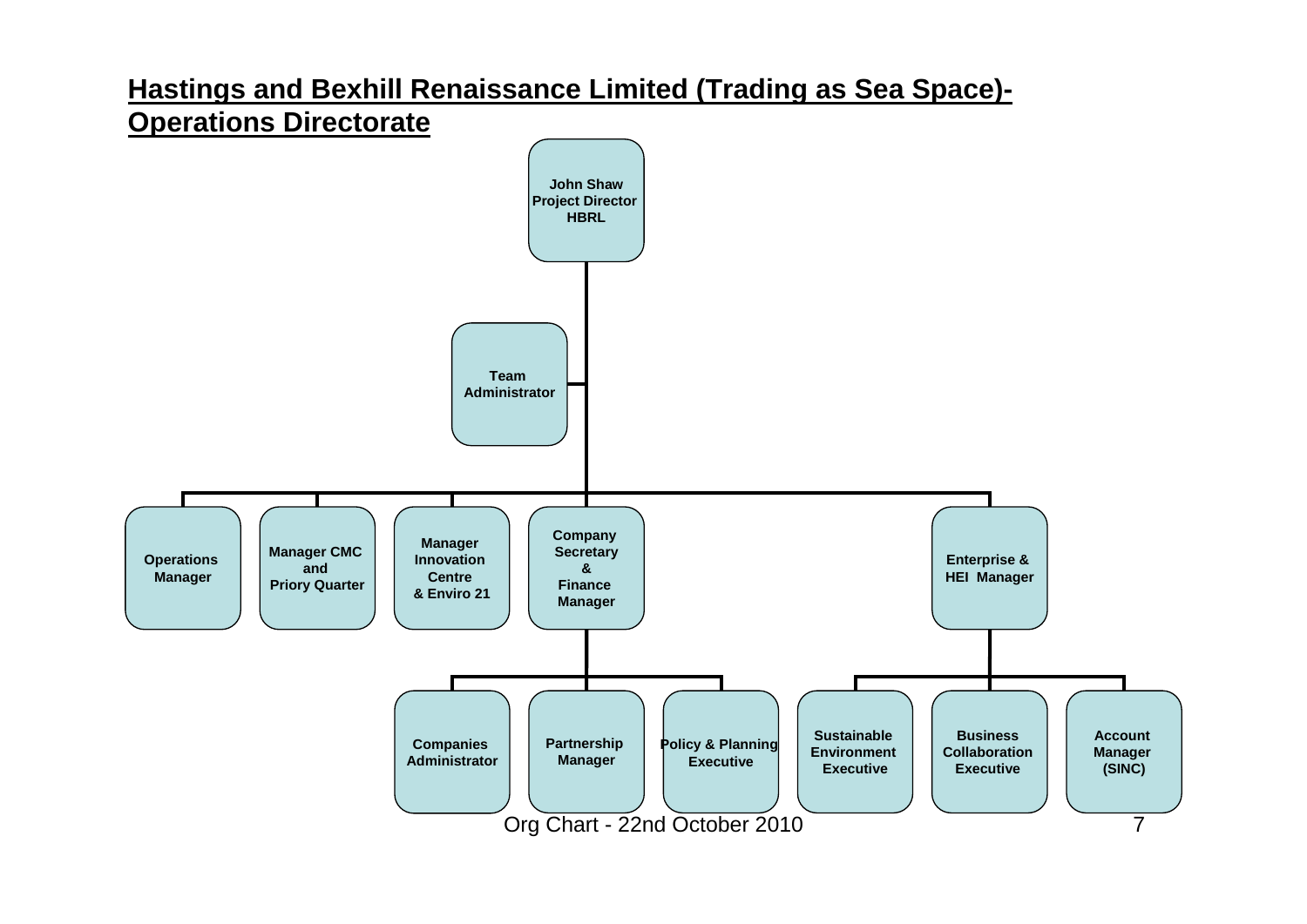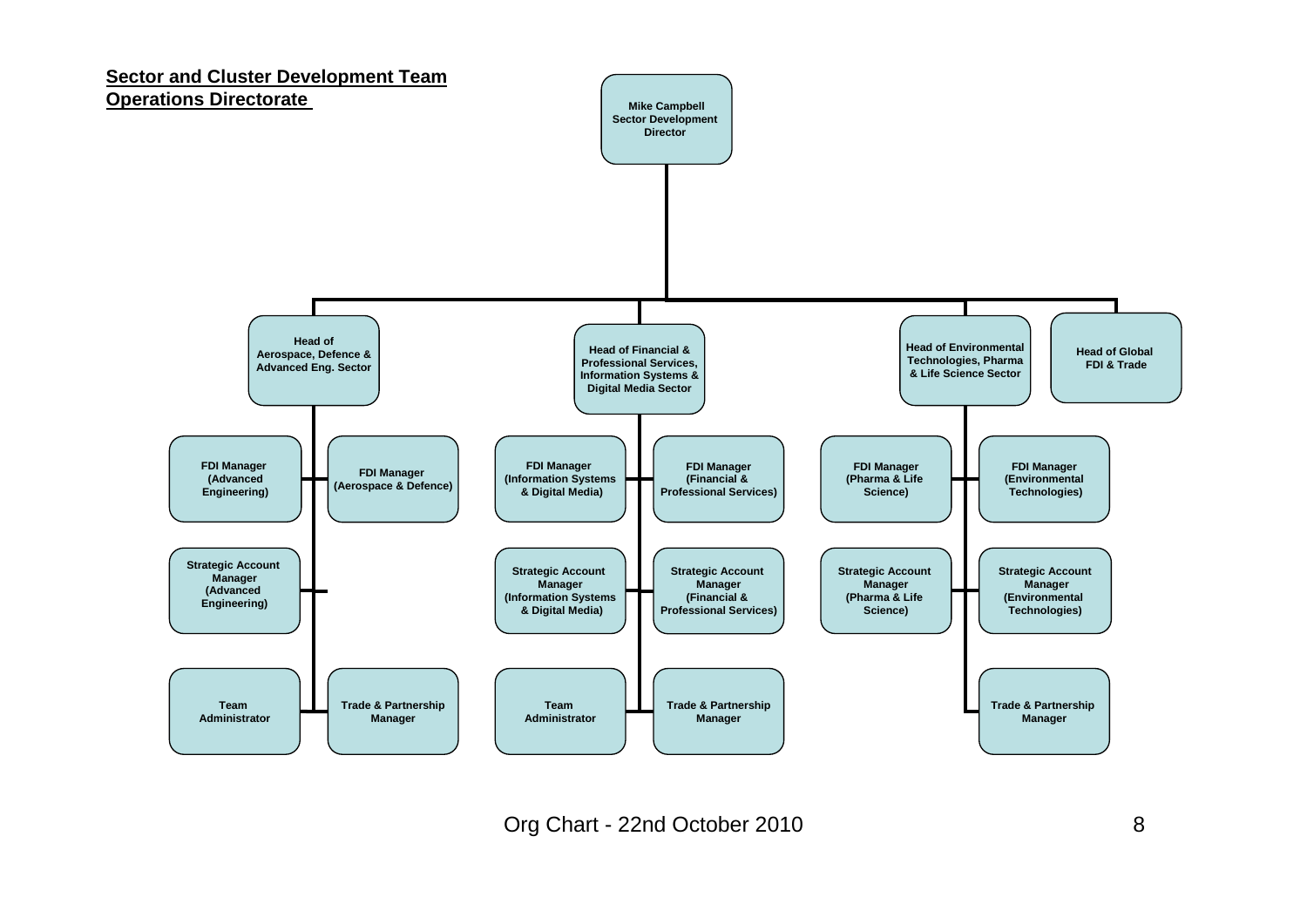#### **Sector and Cluster Development Team Operations Directorate**

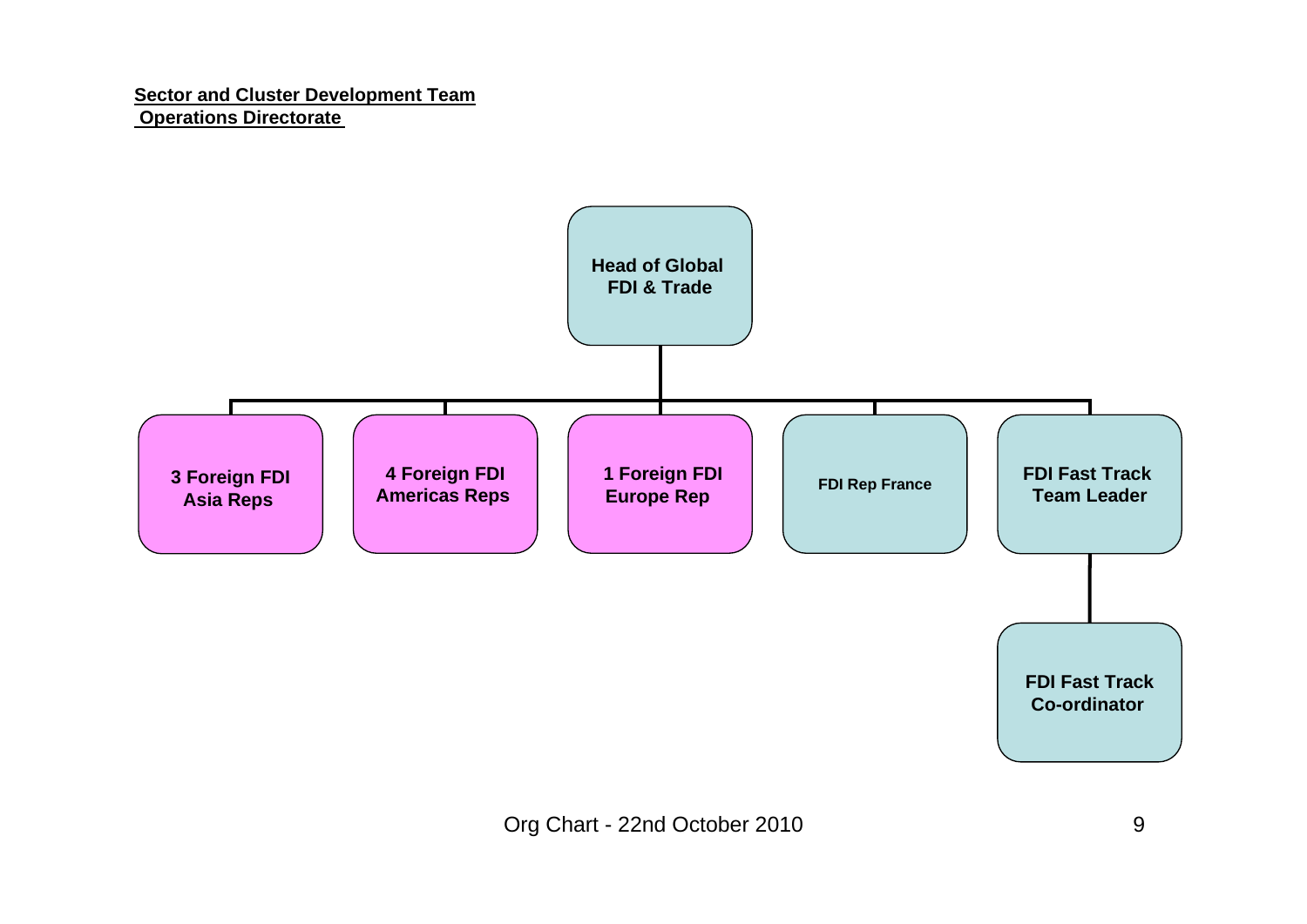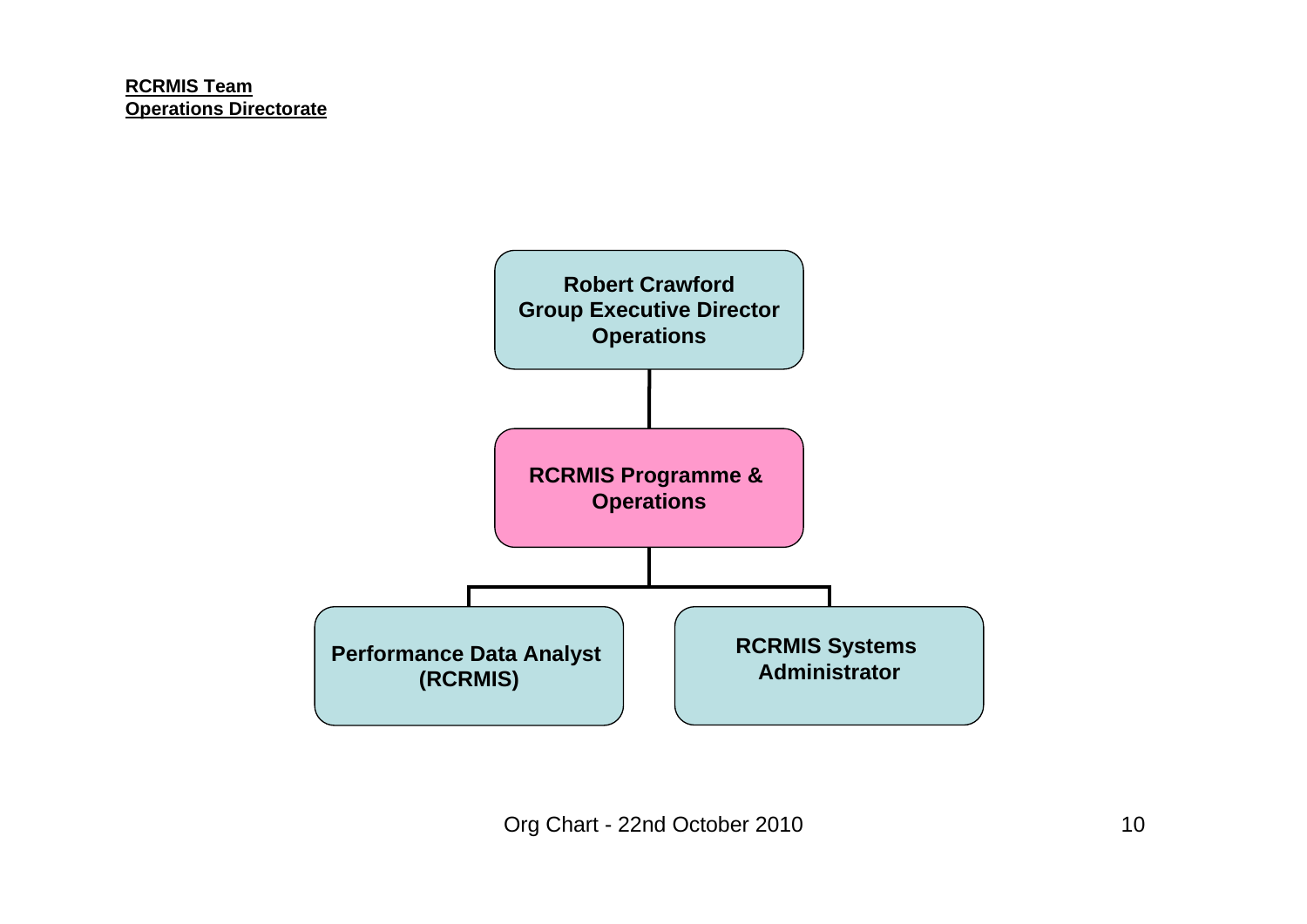**Business Programmes- Operations Directorate** 

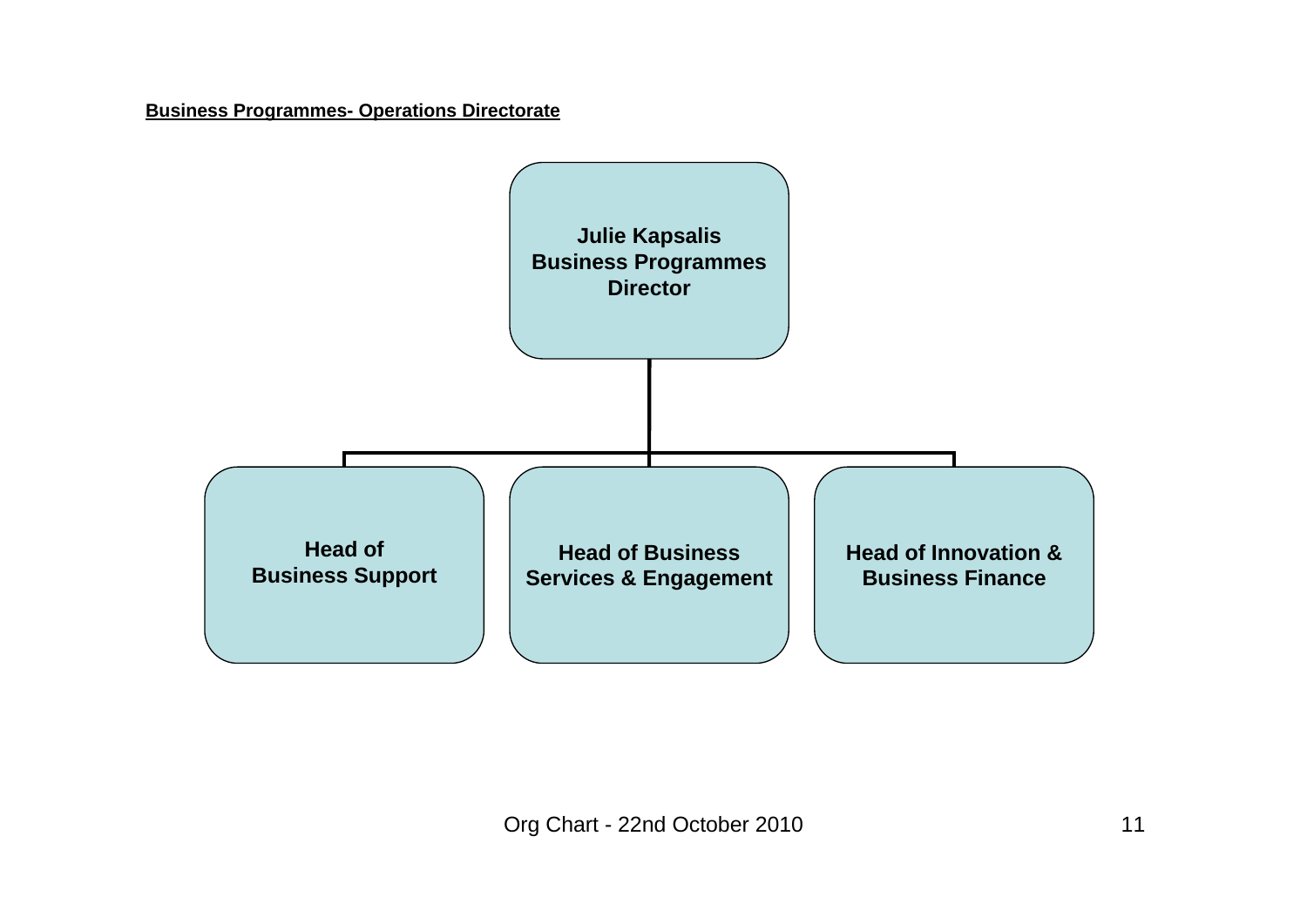#### **Business Support Team - Operations Directorate**

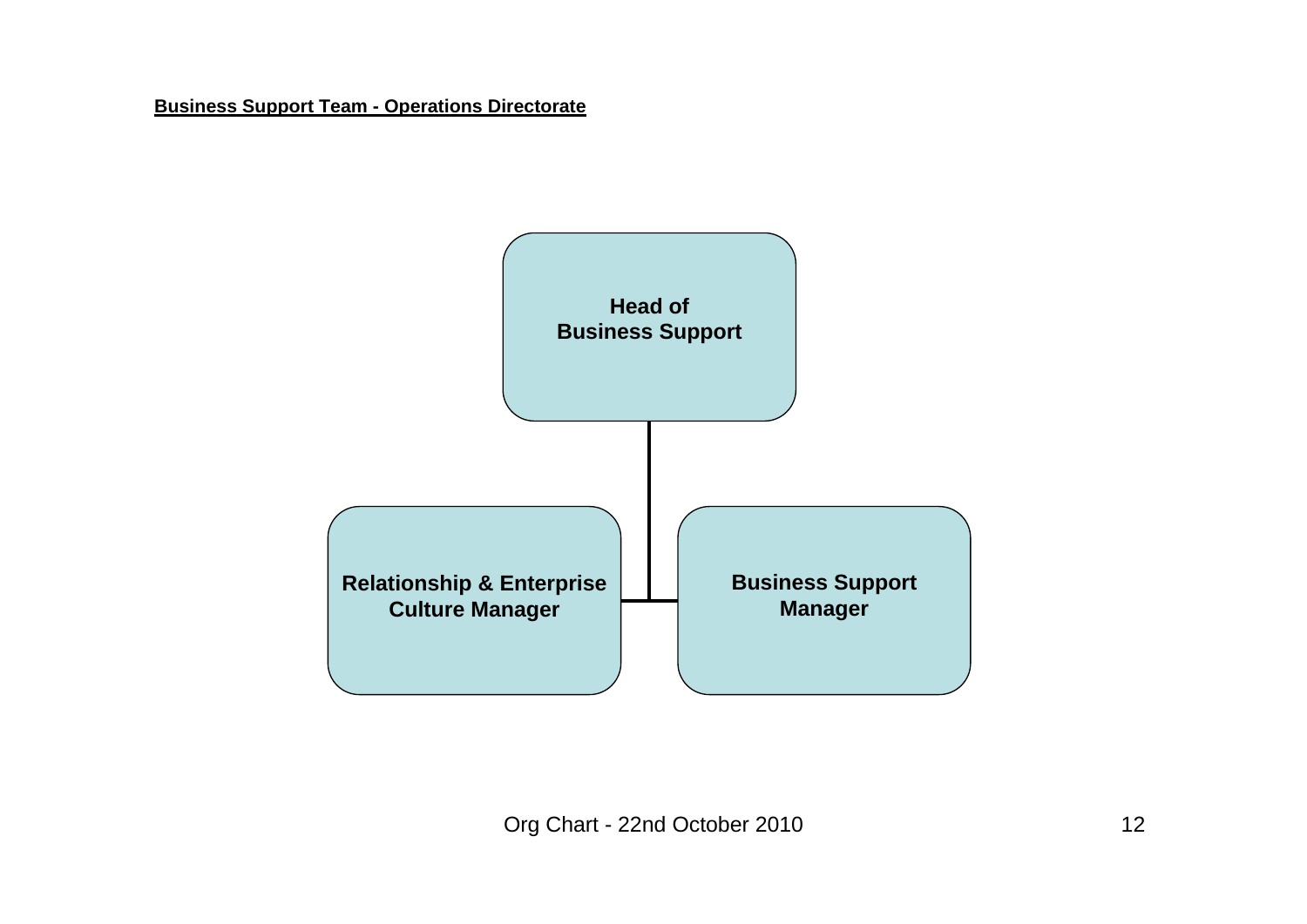#### **Business Services & Engagement Team - Operations Directorate**

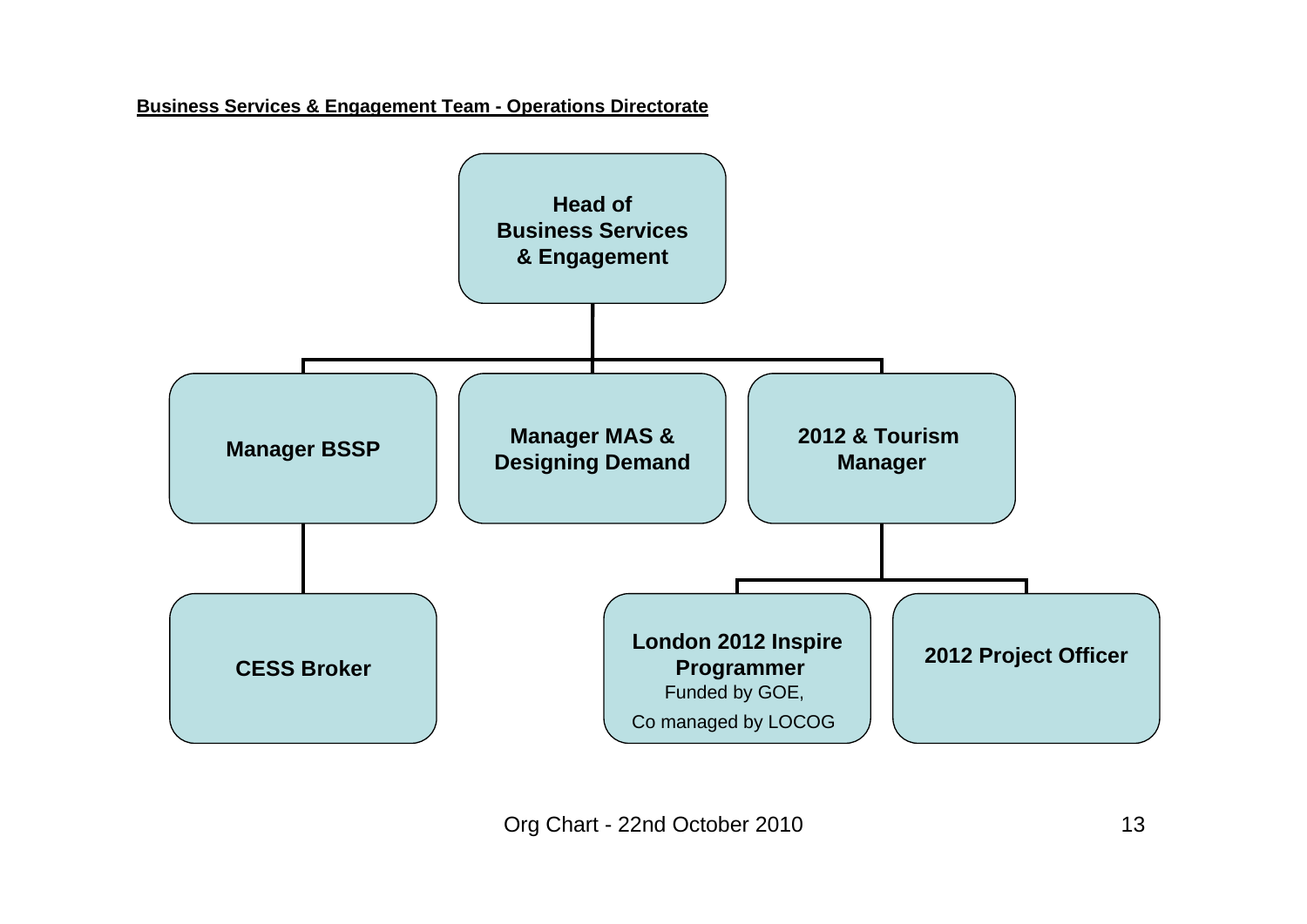#### **Innovation & Business Finance Team - Operations Directorate:**

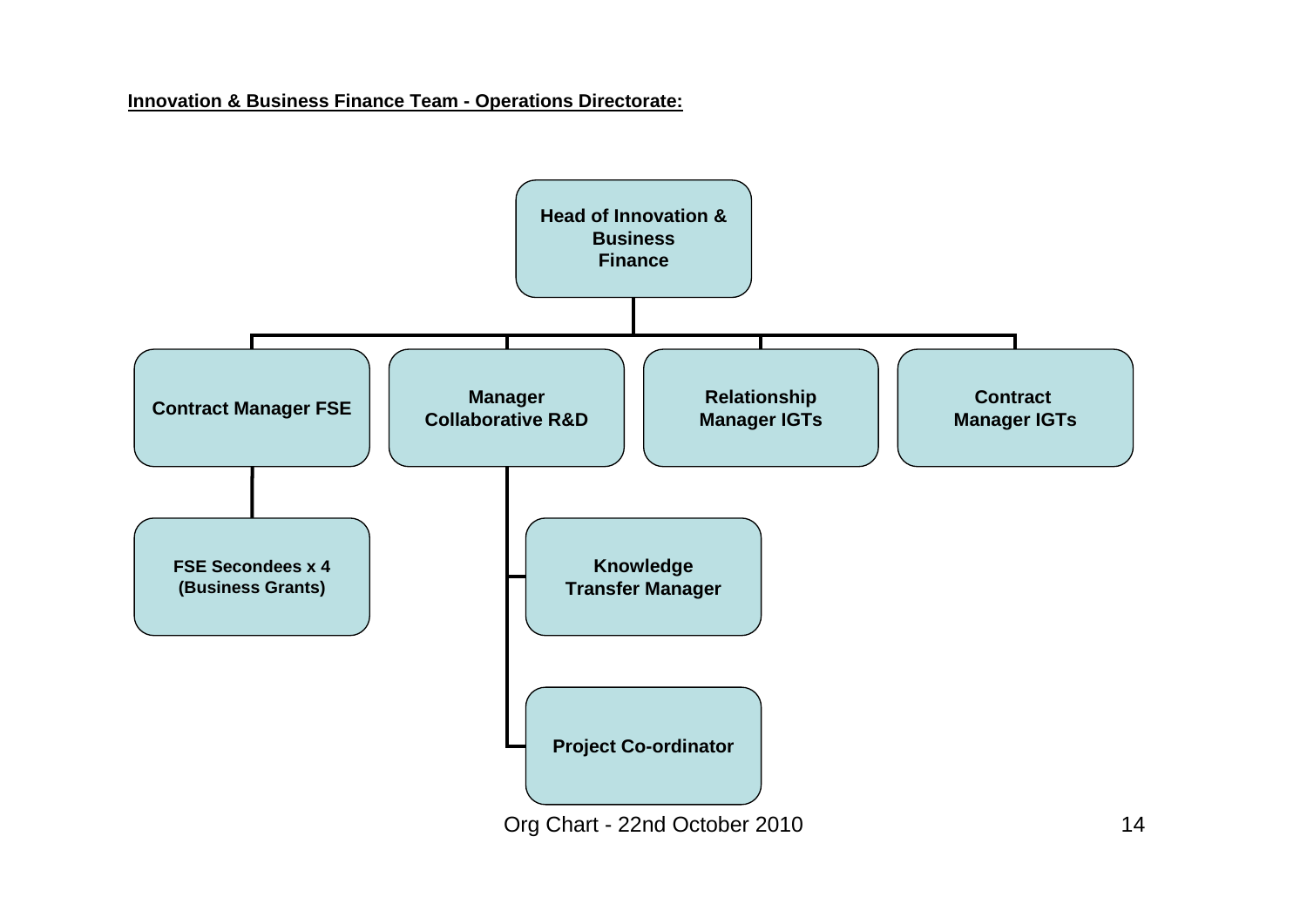#### **Business Programmes Admin Support - Operations Directorate**

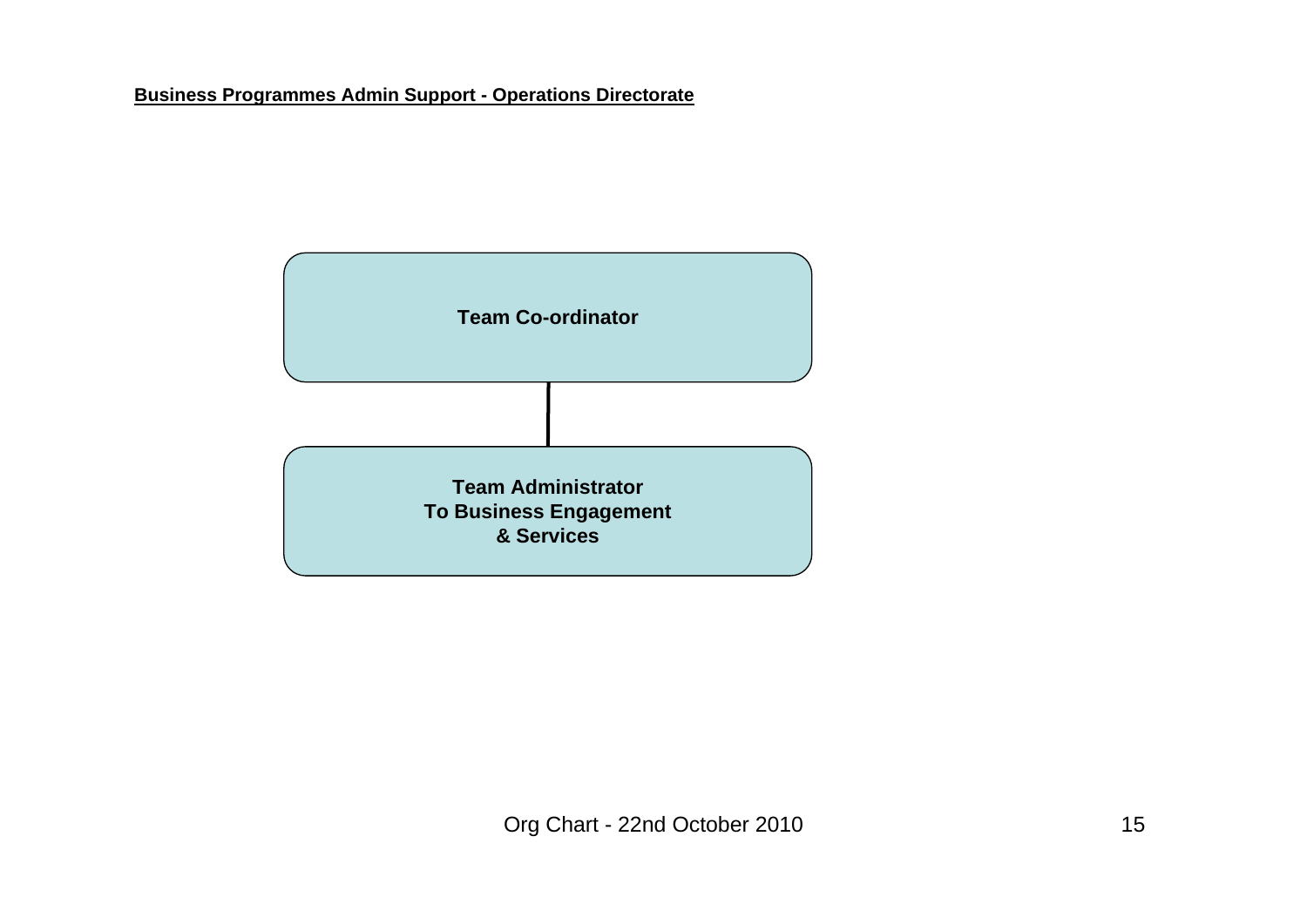#### **National Policy Team Operations Directorate**

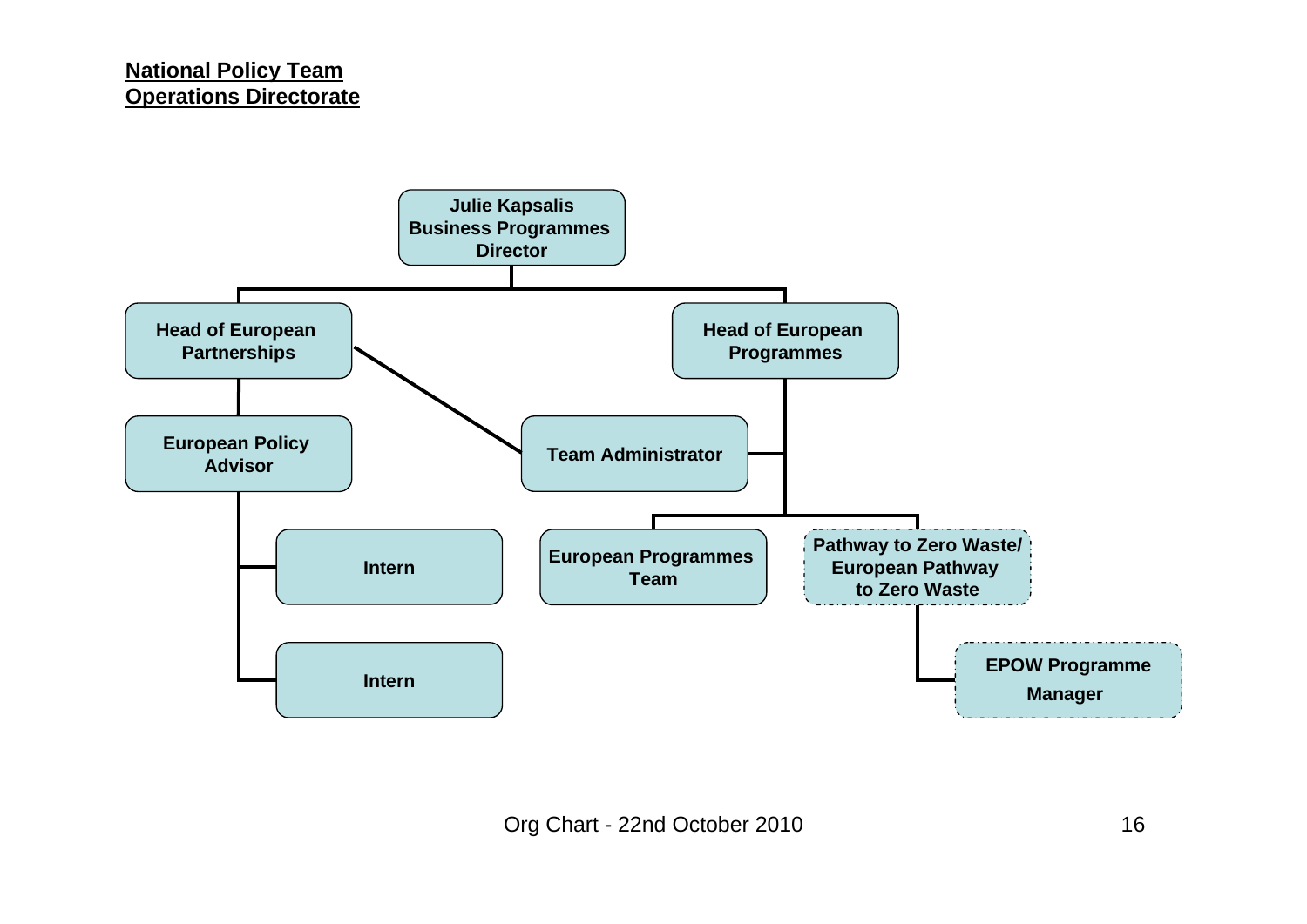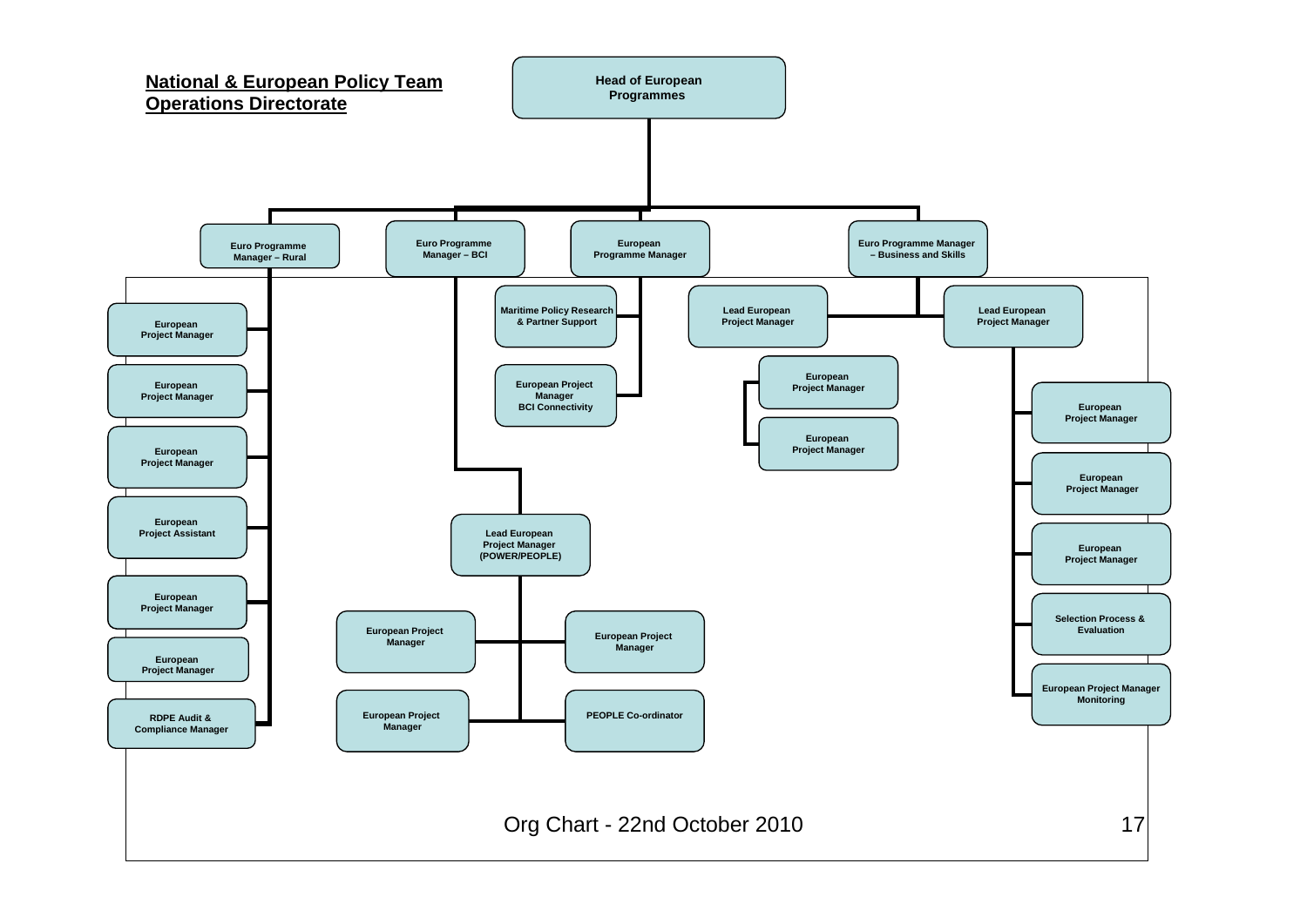## Strategy & Resources **Directorate**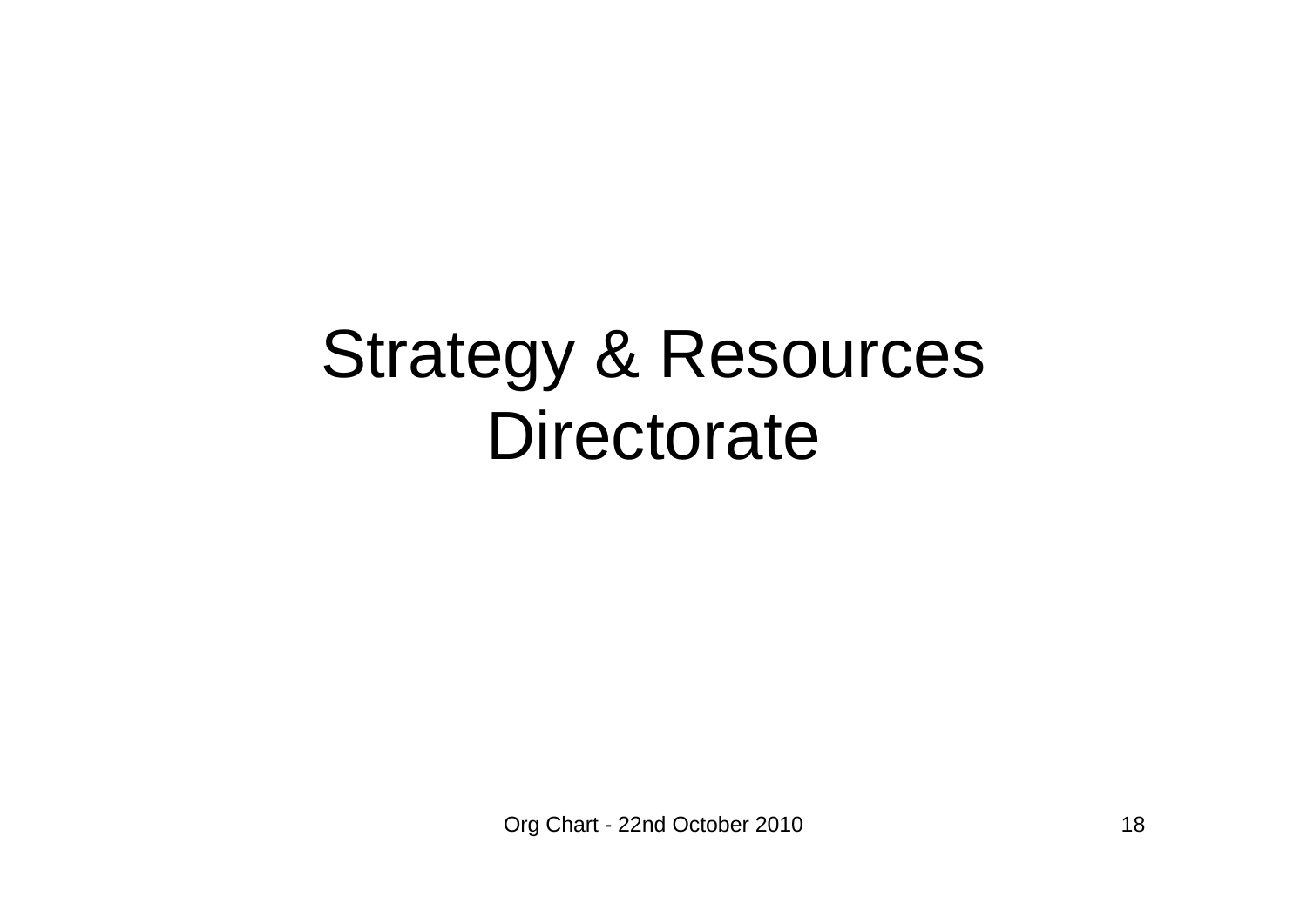**Strategy and Resources Directorate Senior Team**

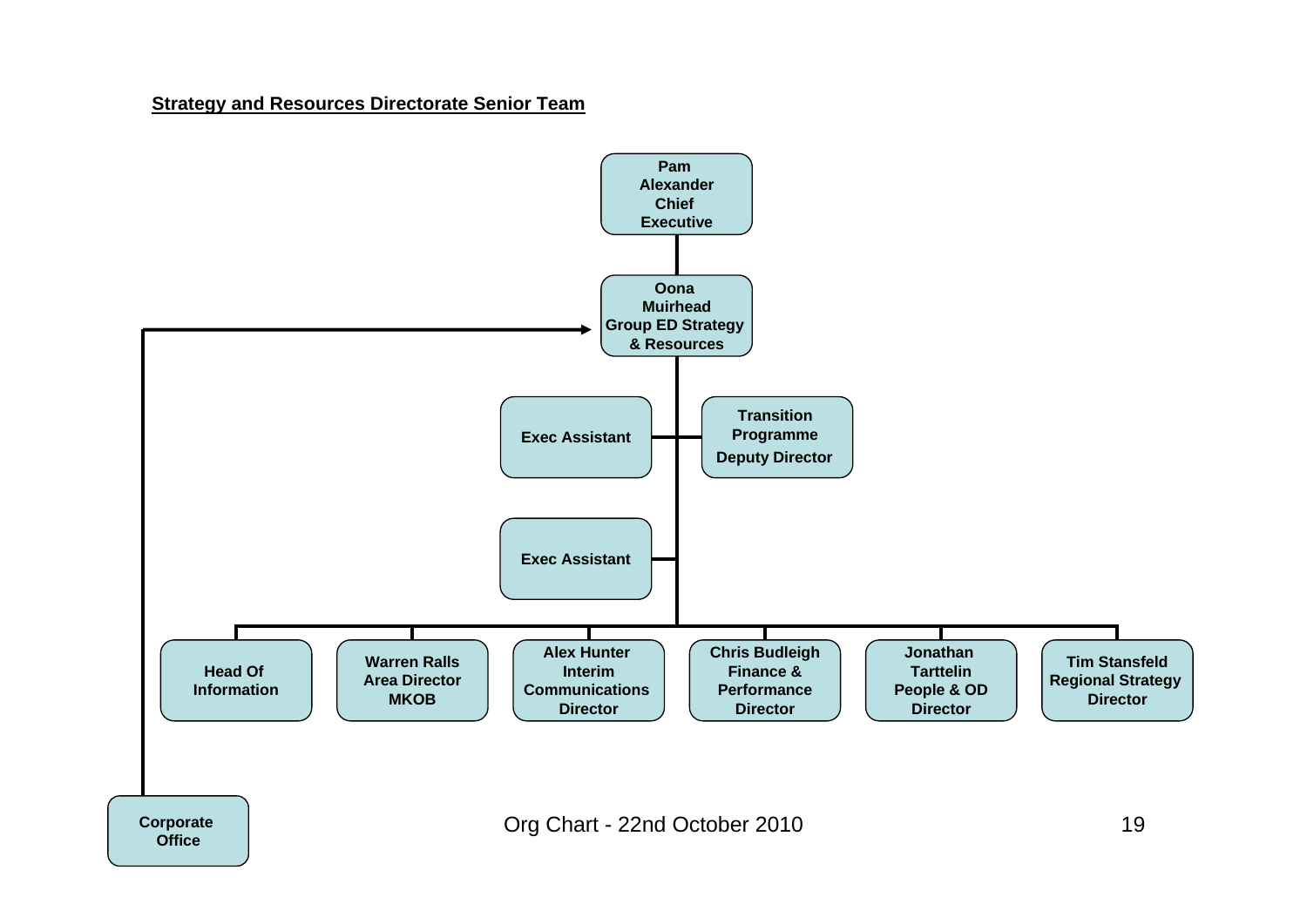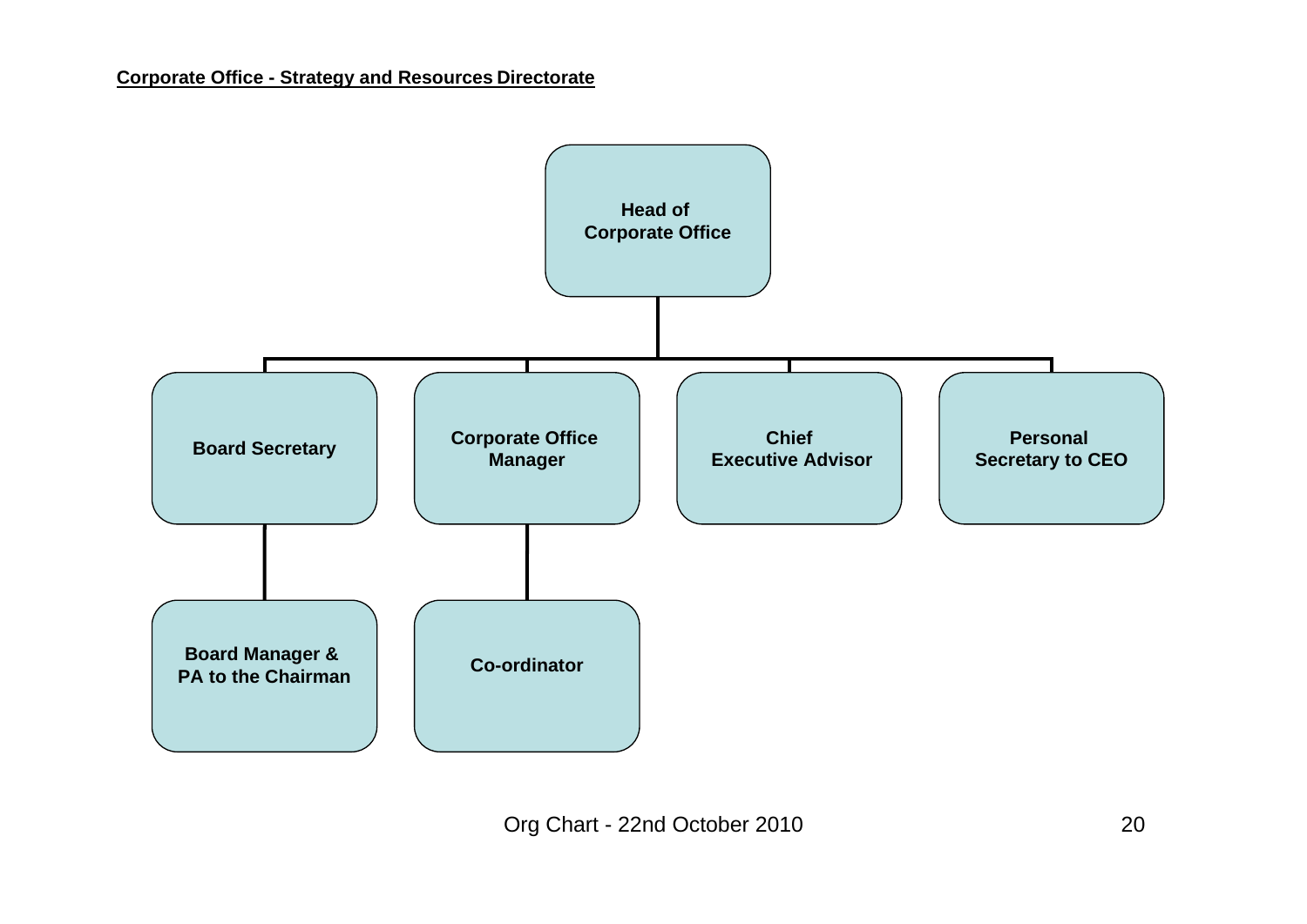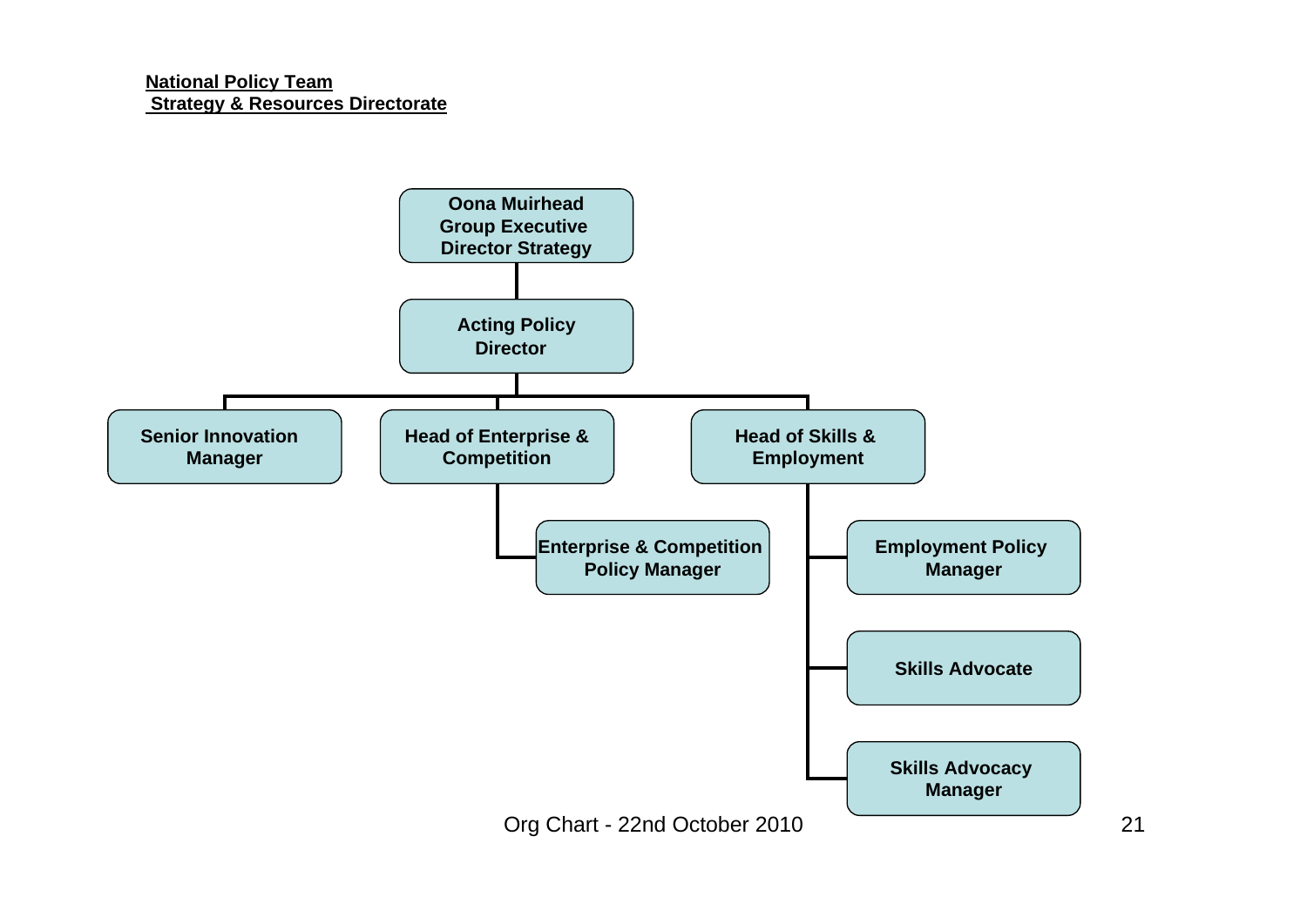#### **Regional Strategy Team - Strategy & Resources Directorate**

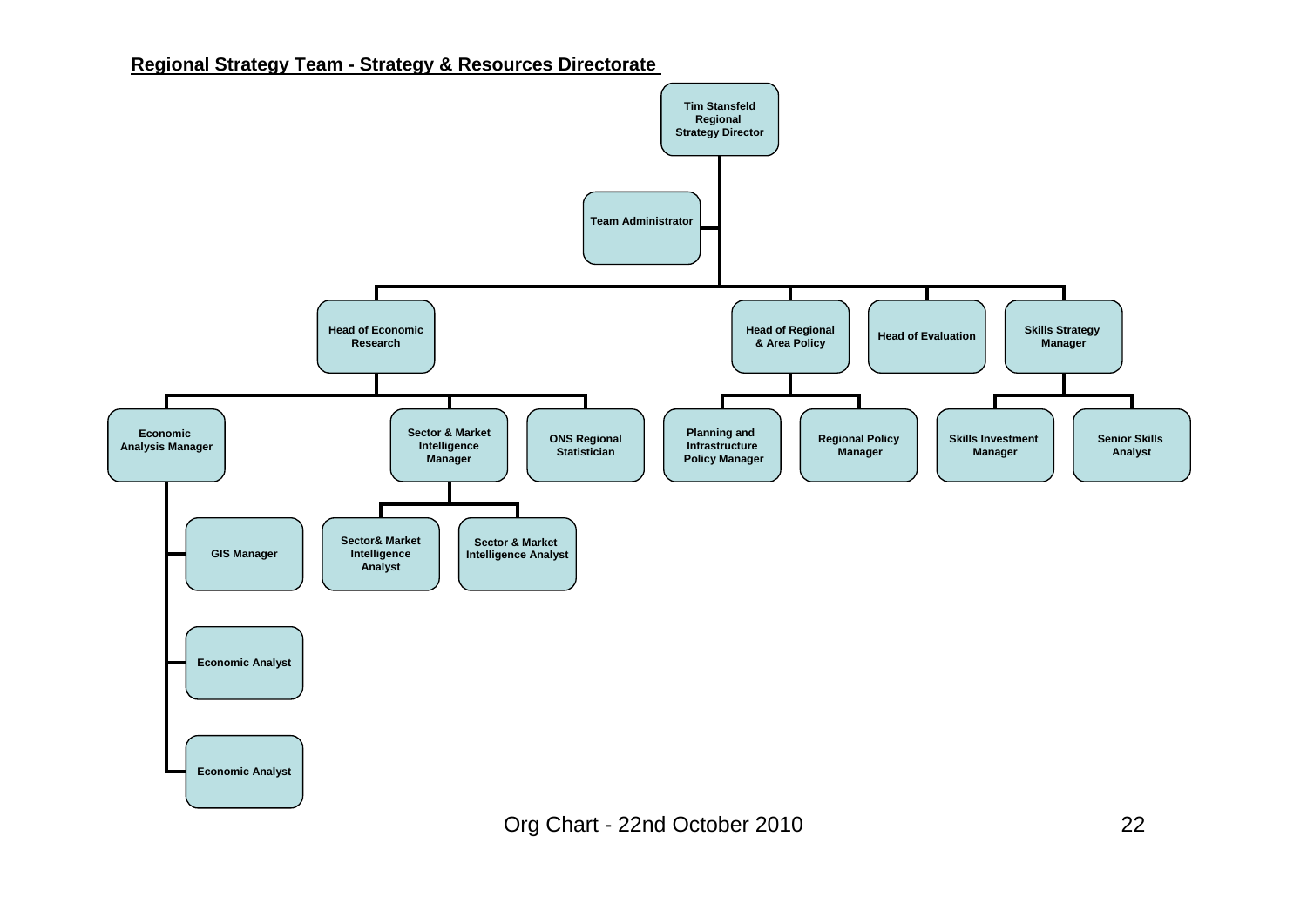**Scrutiny & Information Office Strategy & Resources Directorate**

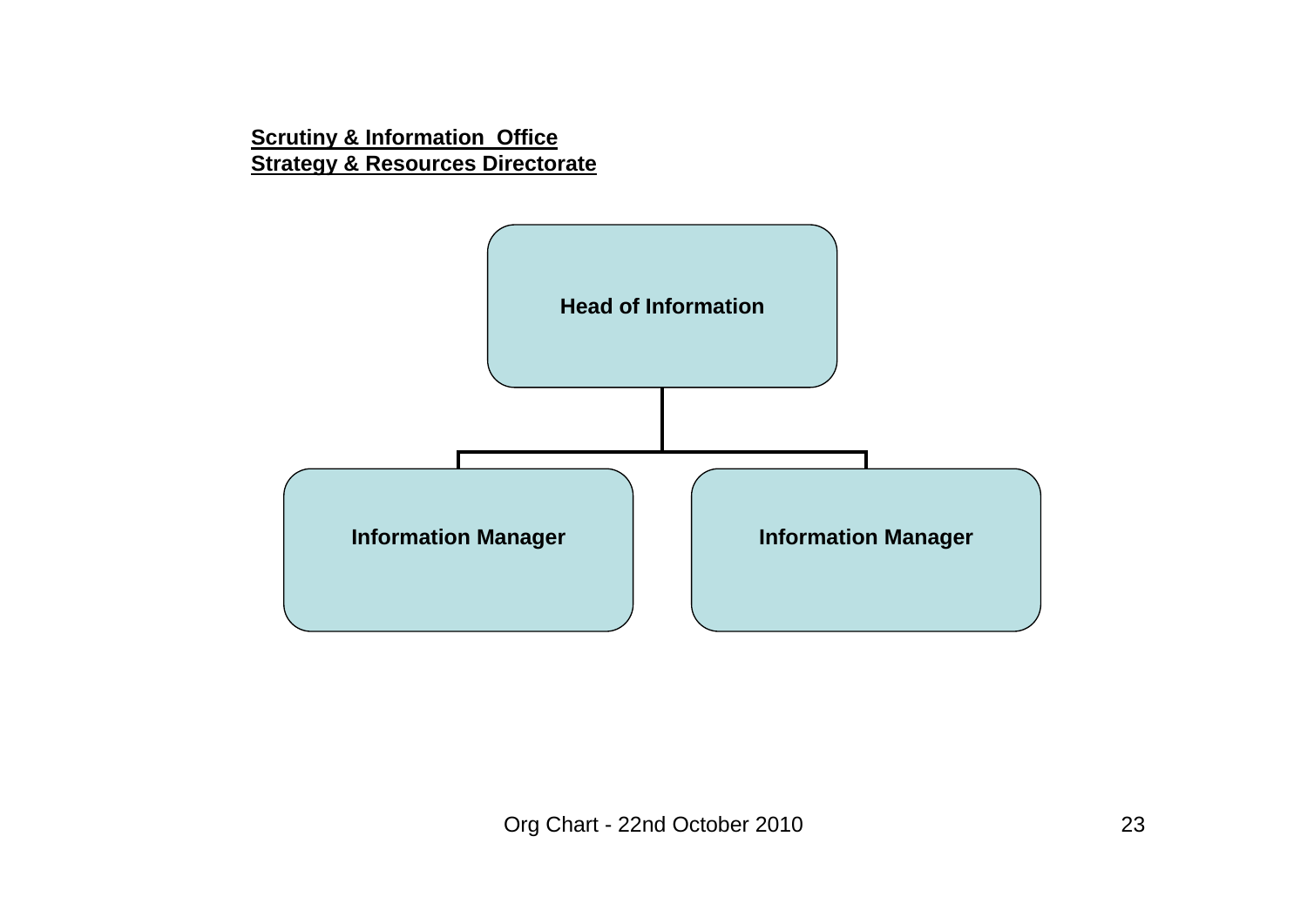### **Area Team: Strategy & Resources Directorate**

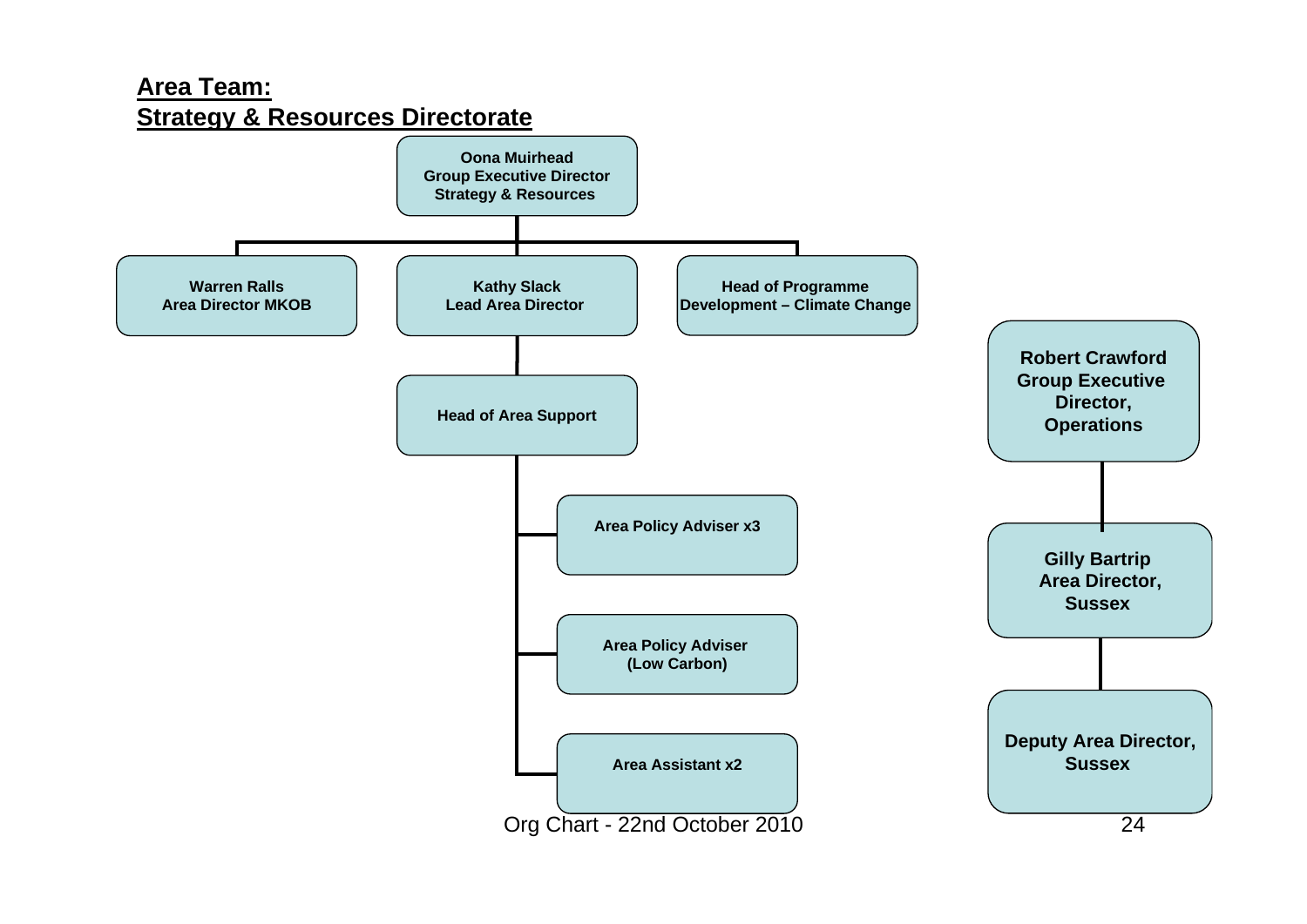### **Area Team: Strategy & Resources Directorate**

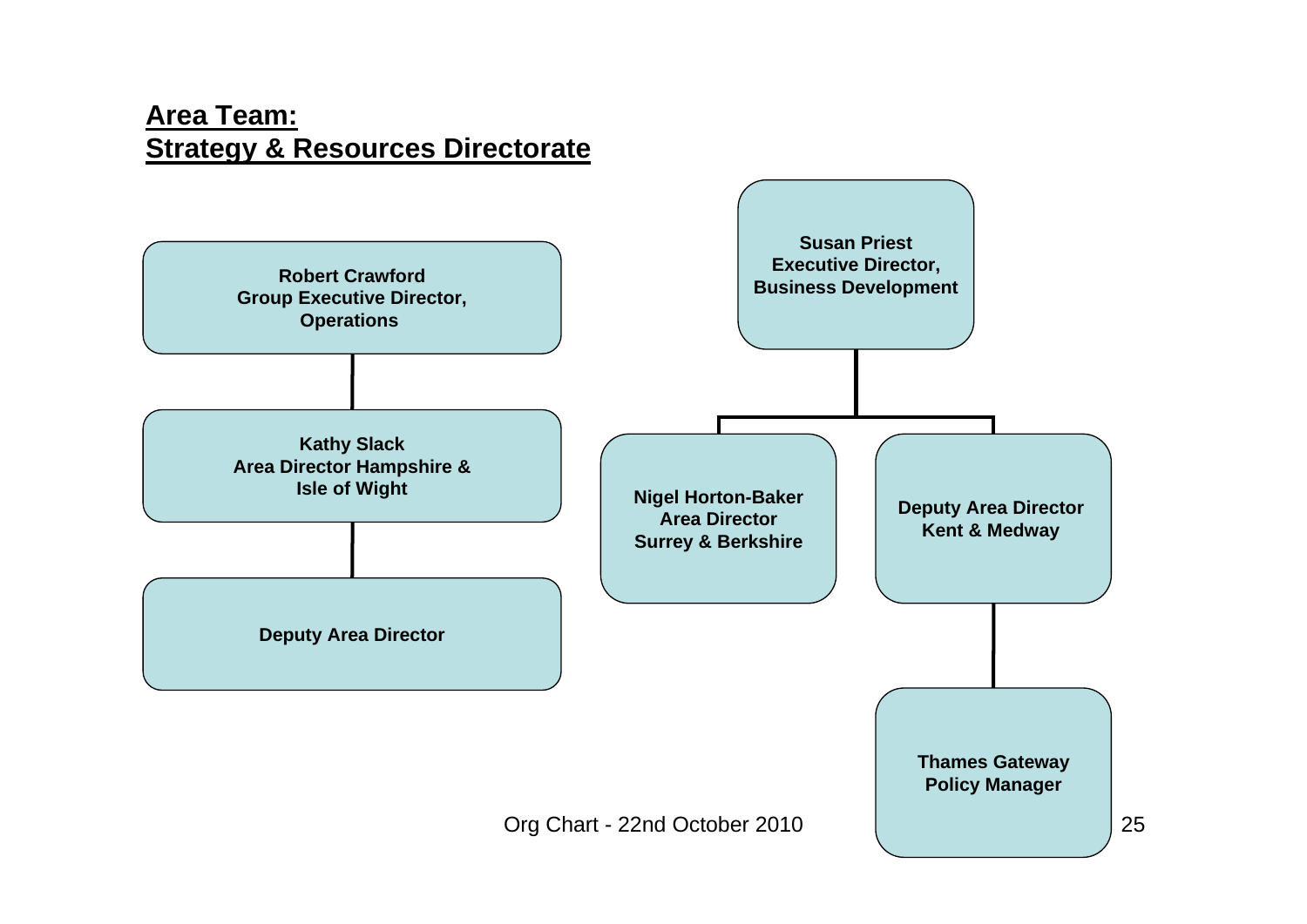**Communications - Strategy & Resources Directorate**

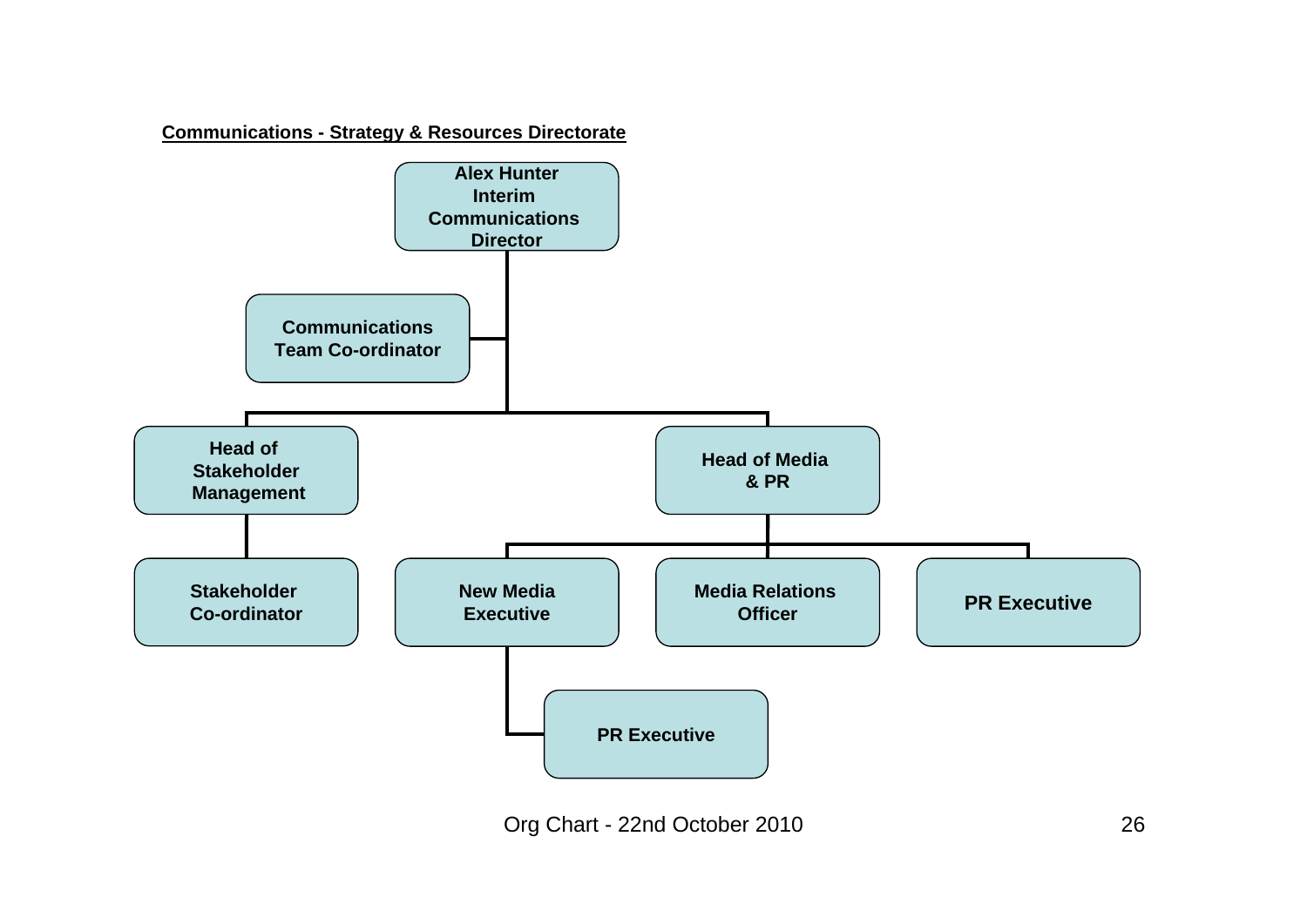#### **Finance, Programme & Knowledge Office & ICT Team: Strategy and Resources Directorate**

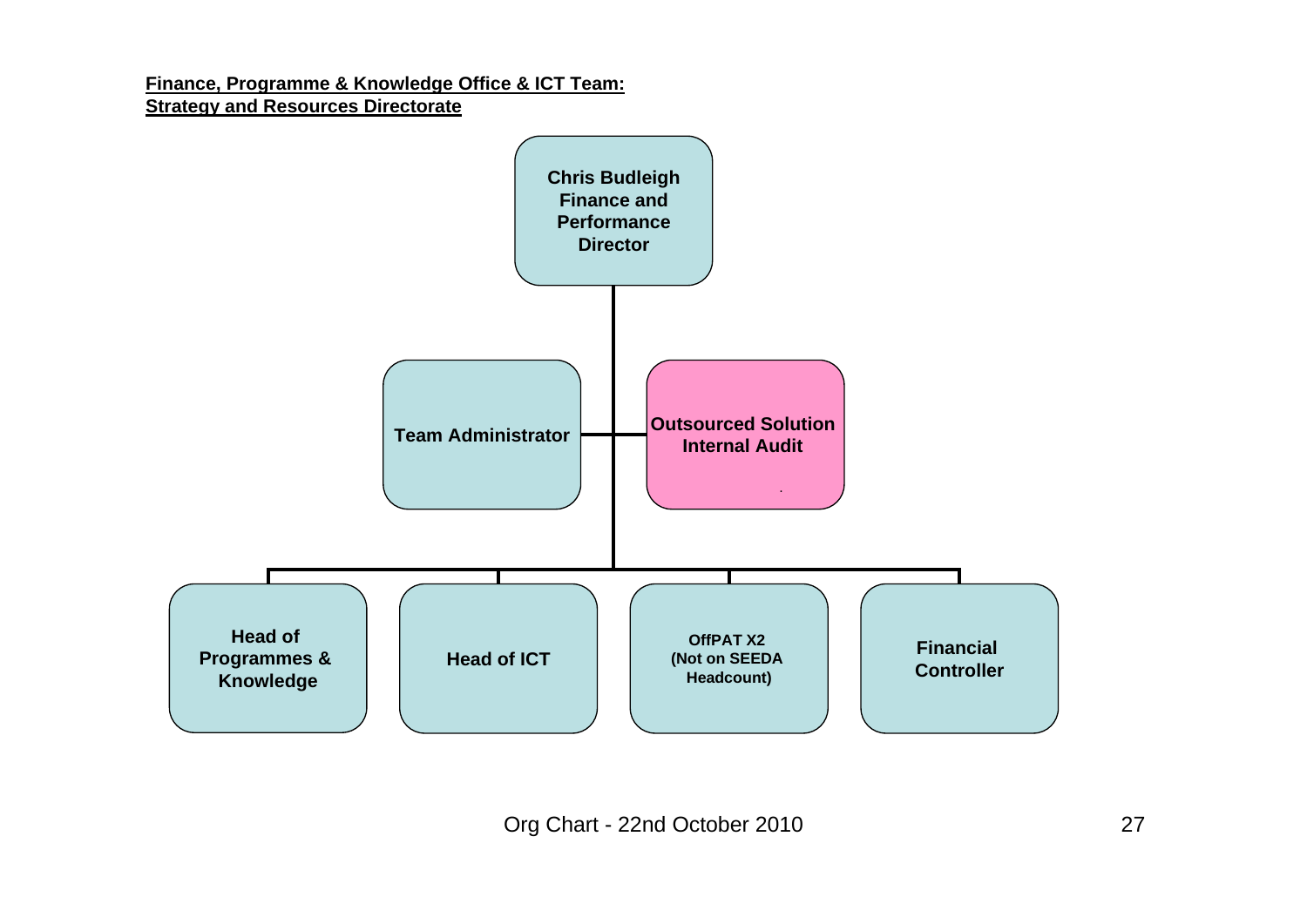#### **Programme & Knowledge Office**

#### **Strategy & Resources Directorate**

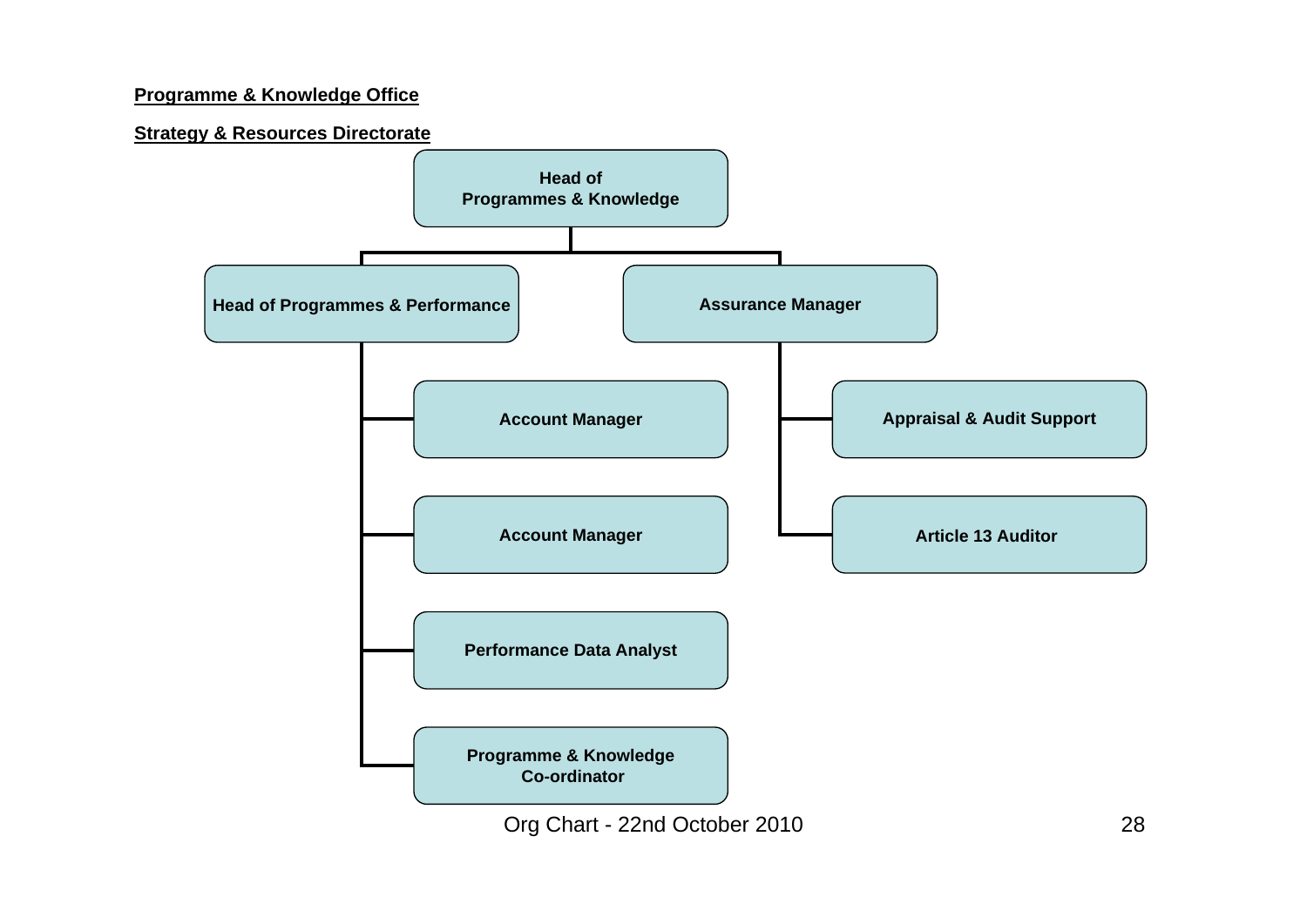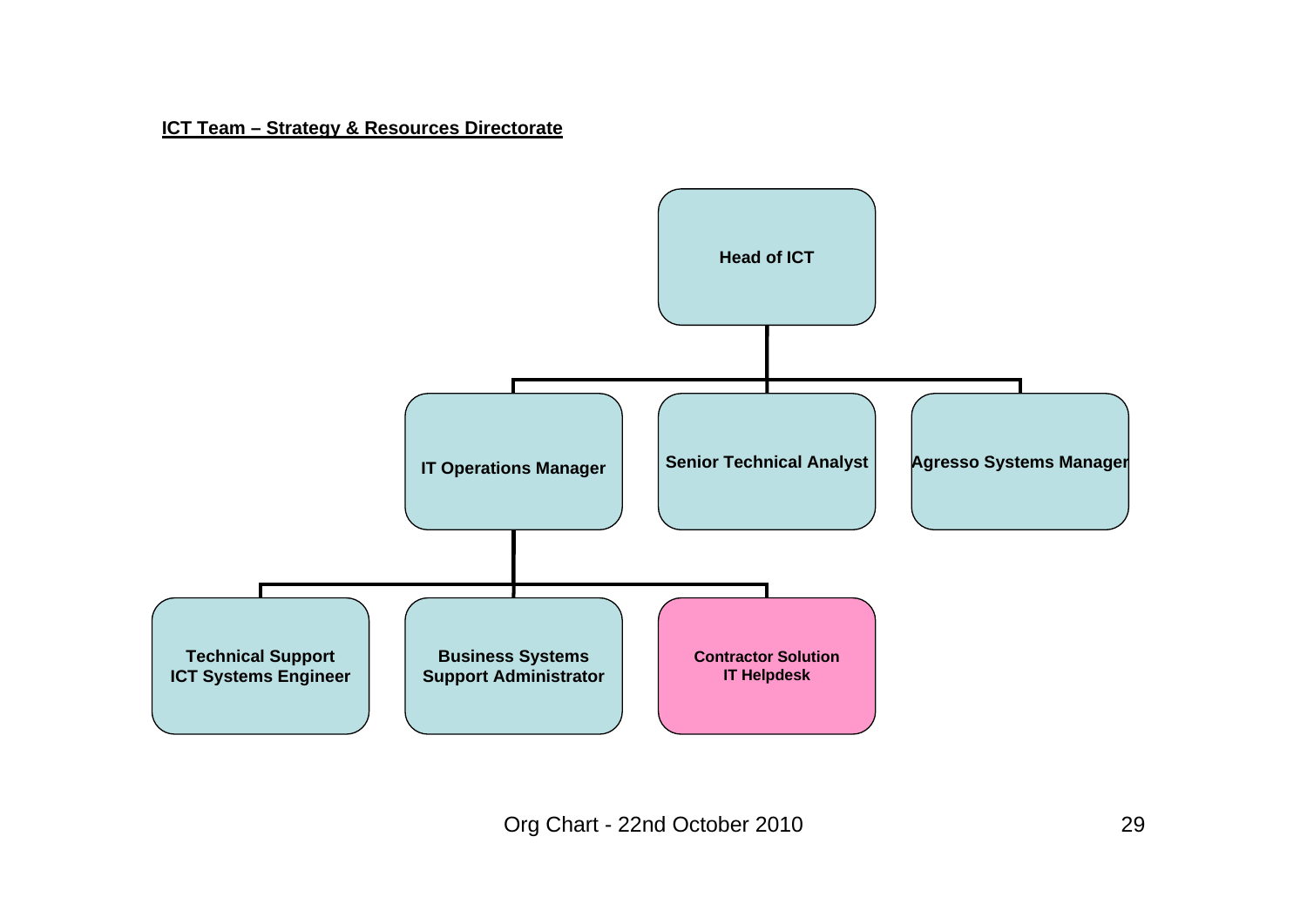